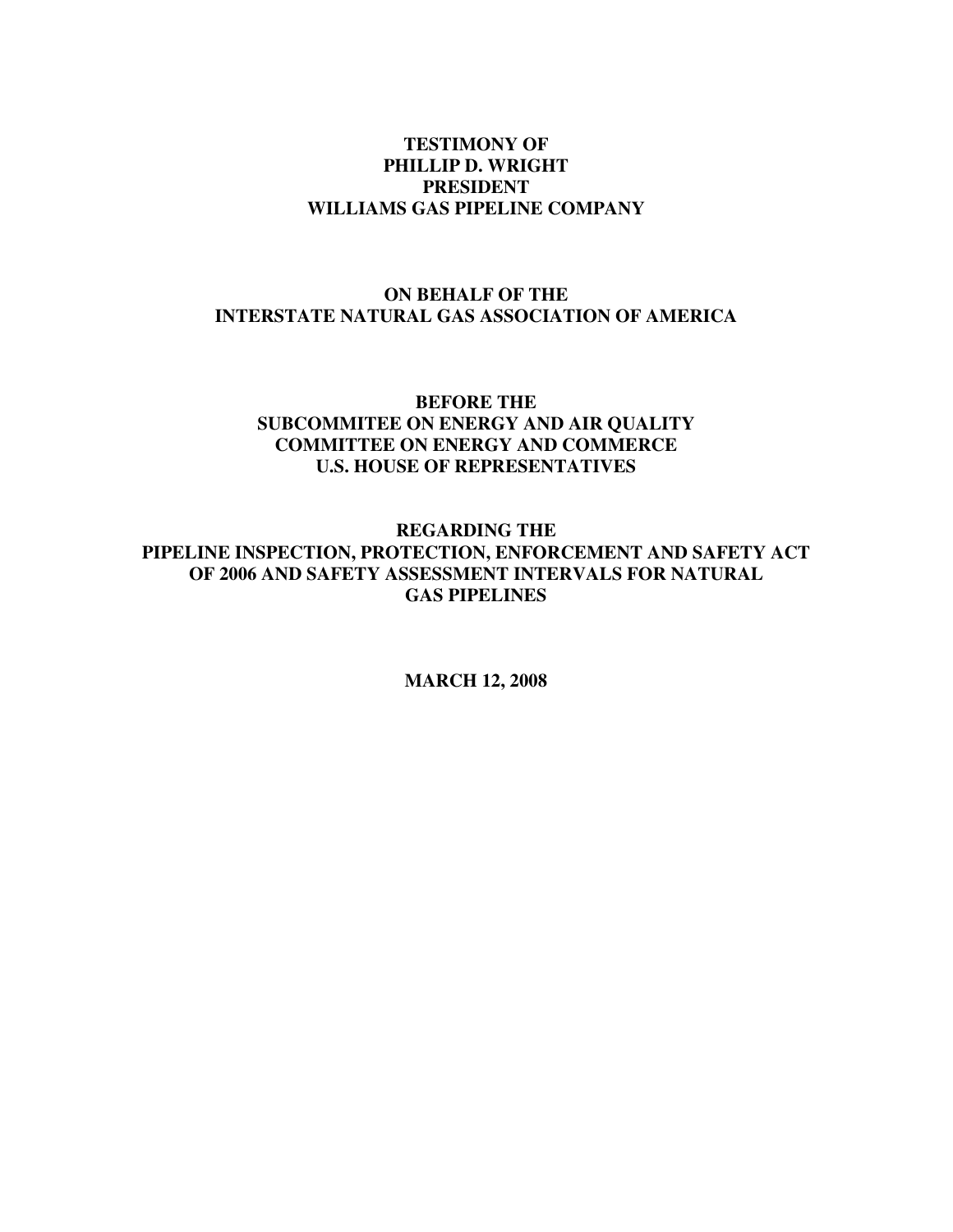Mr. Chairman and Members of the Subcommittee:

Good morning. My name is Phil Wright, and I am President of Williams Gas Pipeline. I am testifying today on behalf of the Interstate Natural Gas Association of America (INGAA). INGAA represents the interstate and interprovincial natural gas pipeline industry in North America. INGAA's members transport over 90 percent of the natural gas consumed in the United States through a network of approximately 200,000 miles of transmission pipeline. These transmission pipelines are analogous to the interstate highway system – in other words, large capacity systems spanning multiple states or regions.

Williams is the nation's second-largest transporter of natural gas, transporting about 12 percent of the natural gas consumed in the United States. We operate three interstate pipelines which provide natural gas to major markets on both the east and west coasts including Atlanta, the Carolinas, Washington, D.C., Philadelphia, New York, Portland, Seattle and Florida. These systems total about 15,000 miles of pipe, transporting natural gas from the Gulf of Mexico, Canada, the Rocky Mountains, LNG importation terminals, and other production areas.

## **INDUSTRY BACKGROUND**

Mr. Chairman, natural gas provides 25 percent of the energy consumed in the U.S. annually, second only to petroleum and roughly equal to coal. From home heating and cooking, to industrial processes, to power generation, natural gas is a versatile and strategically important energy resource. Looking forward, it is noteworthy that natural gas has the lowest greenhouse gas emissions of any of the fossil fuels relied on by our economy.

As a result of the regulatory restructuring of the industry during the 1980s and early 1990s, interstate natural gas pipelines no longer buy or sell natural gas. Interstate pipeline operators do not take title to the natural gas moving through our pipelines. Instead, pipeline companies sell transportation capacity much the same as a railroad, airline or trucking company.

Because the natural gas pipeline network is essentially a "just-in-time" delivery system, with limited storage capacity, customers large and small depend on reliable around-theclock service. That is an important reason why the safe and reliable operation of our pipeline systems is so important. According to U.S. Department of Transportation data, the natural gas transmission pipelines operated by INGAA's members and by others historically have been the safest mode of transportation in the United States. The interstate pipeline industry, working cooperatively with the Pipeline and Hazardous Materials Safety Administration (PHMSA) of the U.S. Department of Transportation, is taking affirmative steps to make this valuable infrastructure even safer.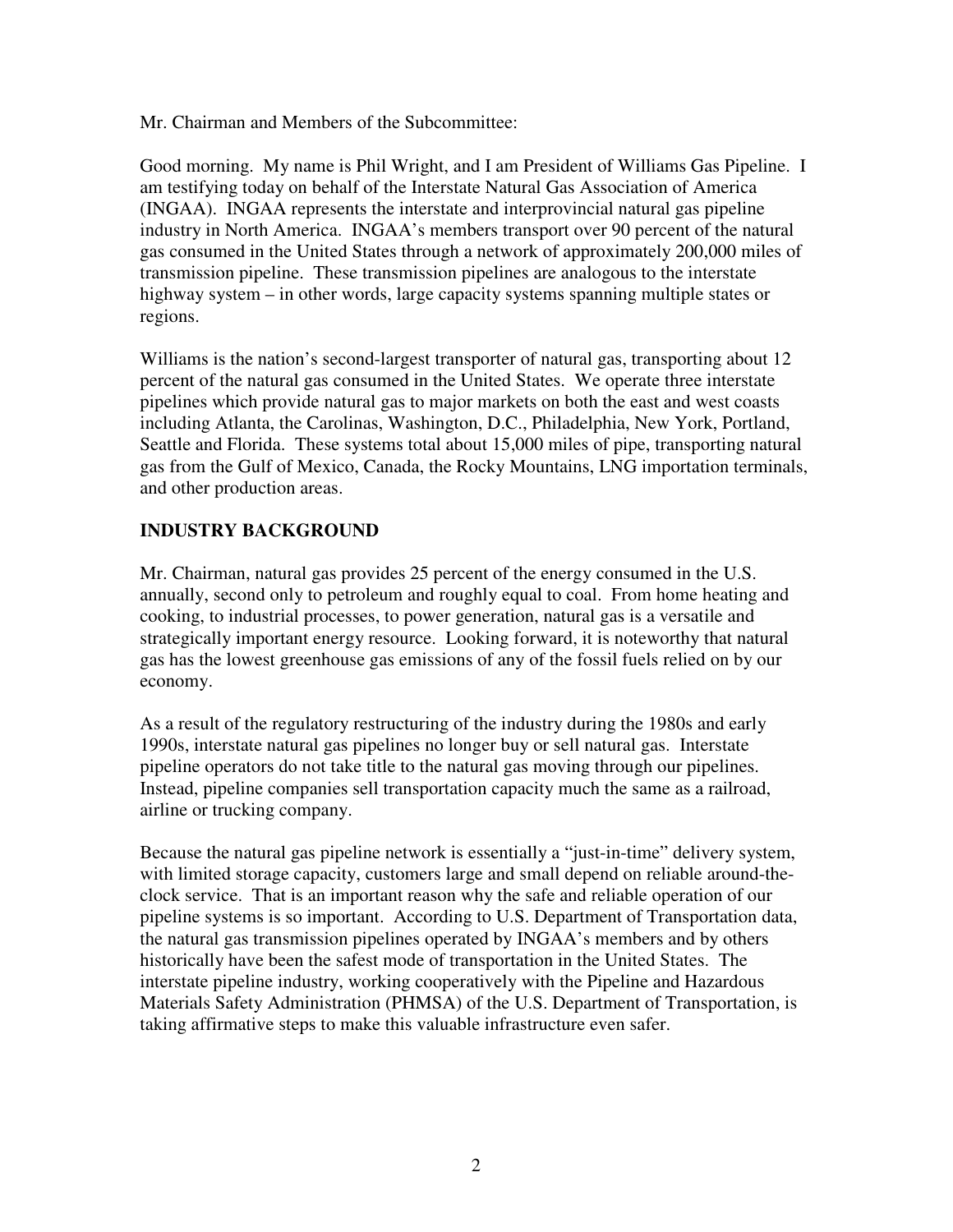Congressional involvement in pipeline safety dates back almost 40 years to enactment of the Natural Gas Pipeline Safety Act in 1968. This legislation borrowed heavily from the engineering standards that had been developed over previous decades. The goals of this federal legislation were to ensure the consistent use of best practices for pipeline safety across the entire industry, to encourage continual improvement in safety procedures and to verify compliance. While subsequent reauthorization bills have improved upon the original, the core objectives of the federal pipeline safety law have remained a constant.

Mr. Chairman, I would like to make one important point about the future of natural gas and associated transportation infrastructure. This Committee is in the midst of exploring the parameters of legislation to mandate a reduction in U.S. greenhouse gas emissions. Given its environmental benefits, natural gas will be critical to the success of a national climate change mitigation program, especially in the first few decades. In order for natural gas to fulfill its role as the only realistic "bridge" to and critical supply of a lowcarbon energy economy, the United States will need both increased natural gas supplies and the infrastructure to deliver those supplies. The supply/demand balance in the natural gas market already is tight, as reflected in the record high prices for the commodity and in price volatility.

We are witnessing the growing dependence on natural gas throughout the year – not just in the winter months – and this has implications for pipeline safety requirements; in particular, federal requirements that necessitate taking lines out of service for inspection and maintenance. We all recognize that pipeline safety and reliability are critical to public safety and to public acceptance of necessary pipeline infrastructure. Our goal is to achieve both scientifically-based safety requirements and the reliable delivery of natural gas to customers.

# **HOW SAFE ARE NATURAL GAS TRANSMISSION PIPELINES?**

While not perfect, the safety record of natural gas transmission lines compares very well to other modes of transportation. Because natural gas pipelines are buried and isolated from the public, pipeline accidents involving fatalities and injuries are rare. And our people and our continuously improving practices are driving to eliminate them.

In 2007,<sup>1</sup> there was only a single general public fatality due to a natural gas transmission line accident. (This occurred in connection with an external corrosion failure on a natural gas transmission pipeline in rural Louisiana.) The other six fatalities that occurred since 2002 in connection with natural gas transmission pipeline accidents involved pipeline employees, pipeline contractors or third-party excavators working in the vicinity of pipeline facilities. Injuries resulting from incidents on natural gas transmission pipelines during 2002-2007 totaled 33. These injuries involved pipeline employees, pipeline contractors working on the pipeline facilities and third-party excavators,

 $\overline{a}$ 

<sup>1</sup> http://primis.phmsa.dot.gov/comm/reports/safety/cpi.html#\_ngtrans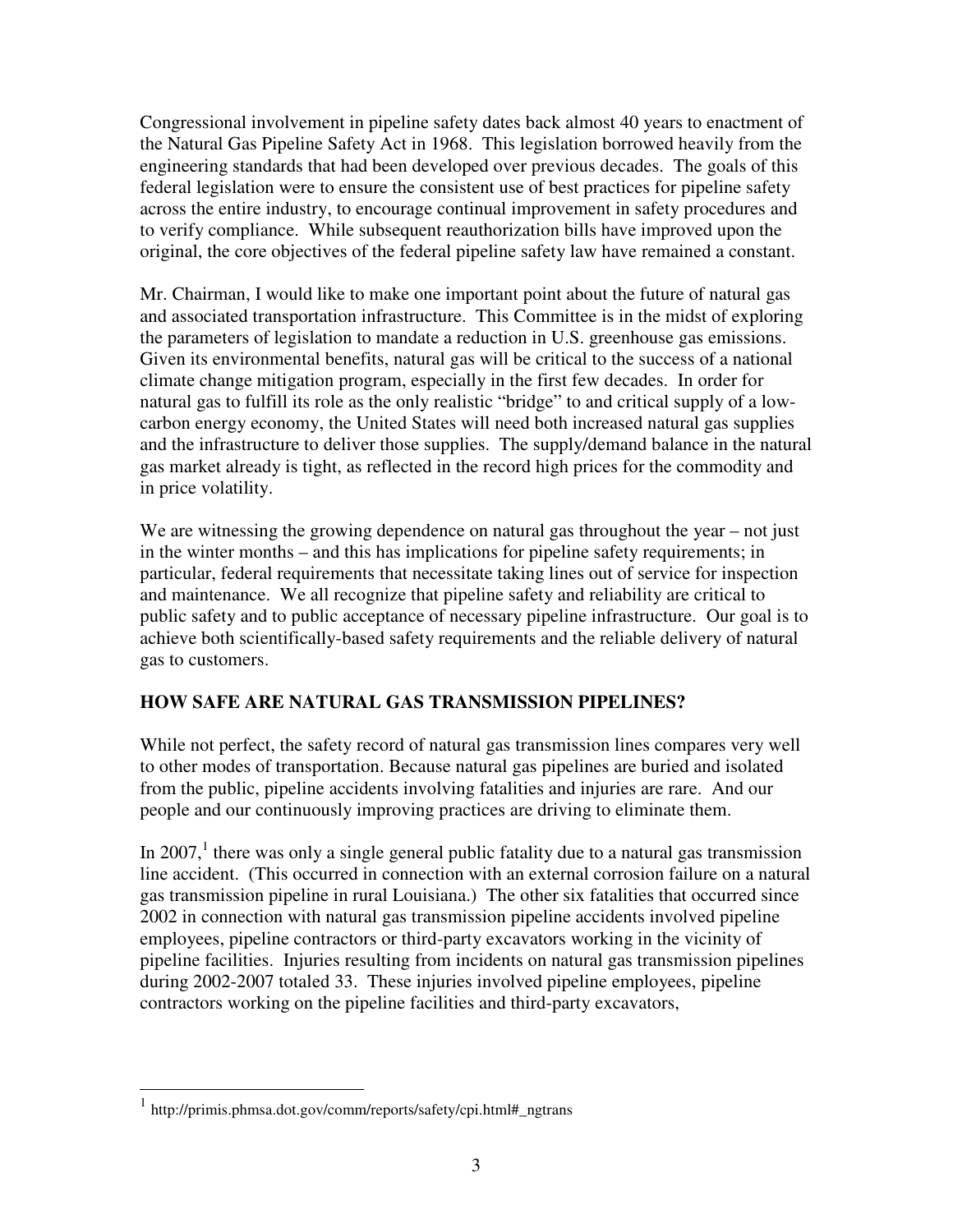For perspective, the natural gas transmission industry transported approximately 22 *trillion* cubic feet of natural gas in 2006, containing an energy content equal to about 2.7 times the energy output of all the nuclear power plants in the United States.<sup>2</sup>

In 2006, INGAA came before this Committee and recommended that PHMSA modify its data reporting criteria to reflect pipeline accident trends more accurately. At the time, PHMSA defined a "reportable incident" as one that resulted in: (1) a fatality, (2) an injury, or (3) property damage in excess of \$50,000. The property damage metric skewed the data, because it was not adjusted for inflation and because it included the value of the natural gas lost in connection with the incident. As this Committee knows, natural gas commodity prices have increased significantly over the last eight years. This development, wholly unrelated to the nature of the incidents being reported to PHMSA, caused an abnormal increase in the number of "reportable accidents". Minor pipeline leaks that would not have met the threshold for a reportable incident several years ago were being reported simply due to the increased value of the natural gas lost. This provided policymakers and the public with a misleading picture of pipeline accident trends.

Beginning in 2006, PHMSA modified its accident reporting criteria and revised data back to 2002 to mitigate the effect of volatile natural gas commodity prices. Pipeline accident data now is segregated into two categories  $-$  "serious" incidents<sup>3</sup> and "significant" incidents<sup>4</sup>. "Serious" incidents are those that result in a fatality or an injury requiring inpatient hospitalization. "Significant" incidents include both "serious" incidents plus incidents that cause \$50,000 in property damage (damage, repair and natural gas lost). In addition, PHMSA now indexes the components of the \$50,000 property damage threshold.



Source: PHMSA Significant Incidents Files Oct 19, 2007

 2 U.S. Energy Information Administration data for 2006.

<sup>3</sup> http://primis.phmsa.dot.gov/comm/reports/safety/SerPSI.html

<sup>4</sup> http://primis.phmsa.dot.gov/comm/reports/safety/SigPSI.html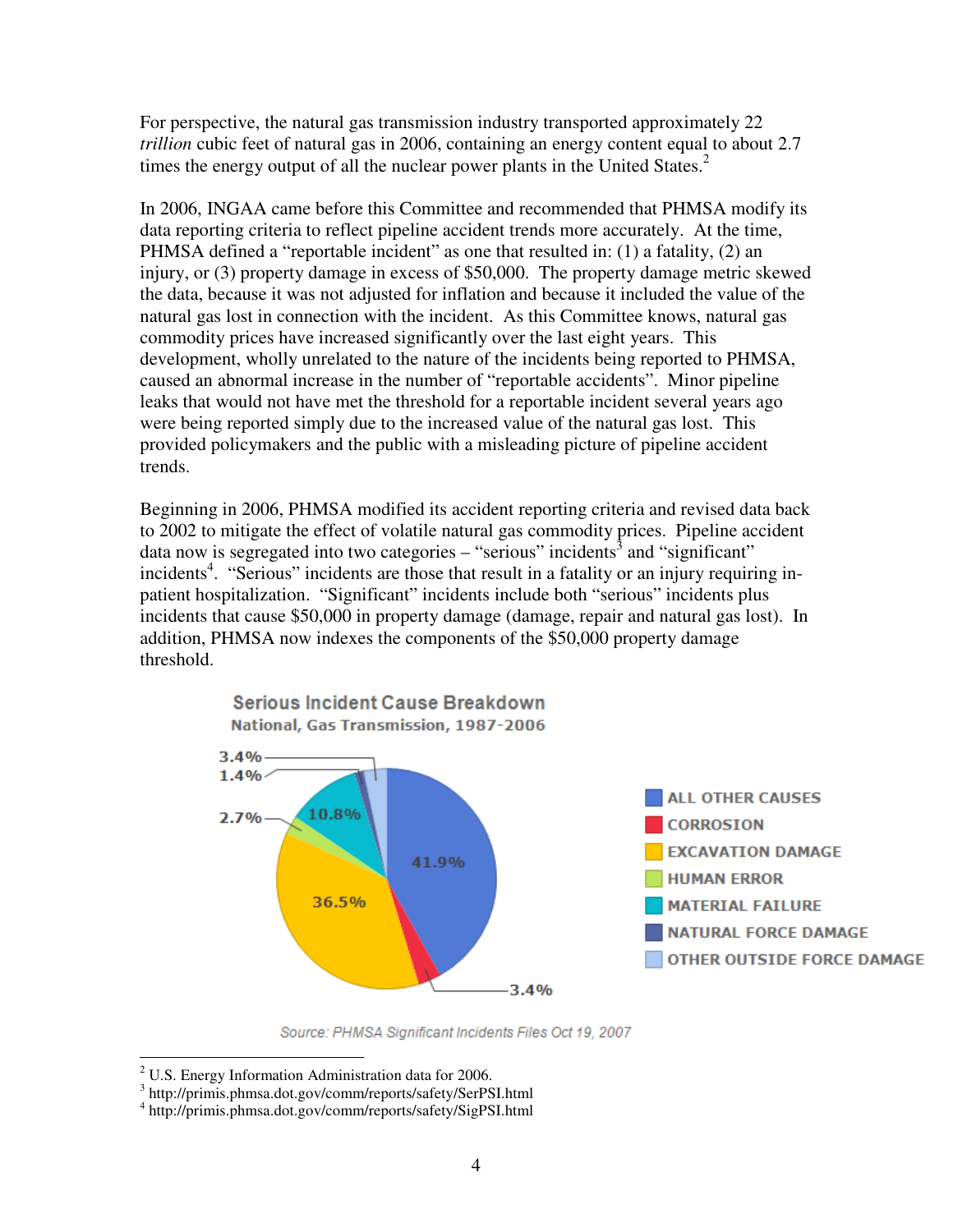INGAA suggests that policymakers should focus most intently on the causes of "serious" incidents – those resulting in a fatality or major injury. The chart above outlines the causes of serious incidents, and as you can see, the leading cause is excavation damage, followed by material failure and then other outside force damage (typically a vehicle collision with above-ground pipeline equipment). Corrosion causes only 3.4 percent of "serious" accidents. These statistics demonstrate clearly why excavation damage prevention has been, and will continue to be, a primary focus of the industry's safety efforts.

Now let us look at "significant" incidents involving natural gas transmission pipelines. Again, this category includes both "serious" incidents and pipeline leaks that do not result in a fatality or major injury. Given the dollar threshold that determines whether an incident is "significant", PHMSA has tracked incident costs since 2002. For example, property damage to the public (not to pipeline operators themselves) caused by "significant" incidents totaled \$793,500 dollars in 2007. Corrosion is a more prominent cause of "significant" incidents than it is for "serious" incidents, second only to excavation damage. Still, corrosion accounts for only 22 percent of the total number of "significant" incidents. The integrity management program and its regimen of periodic inspections are focused almost exclusively on detecting and mitigating corrosion.



Source: PHMSA Significant Incidents Files Oct 19, 2007

Detailed incident information such as this is useful for spotting trends, correlating results with the technologies and management processes that have been implemented to improve pipeline safety, and targeting resources to areas that offer the greatest promise for achieving additional improvements in pipeline safety.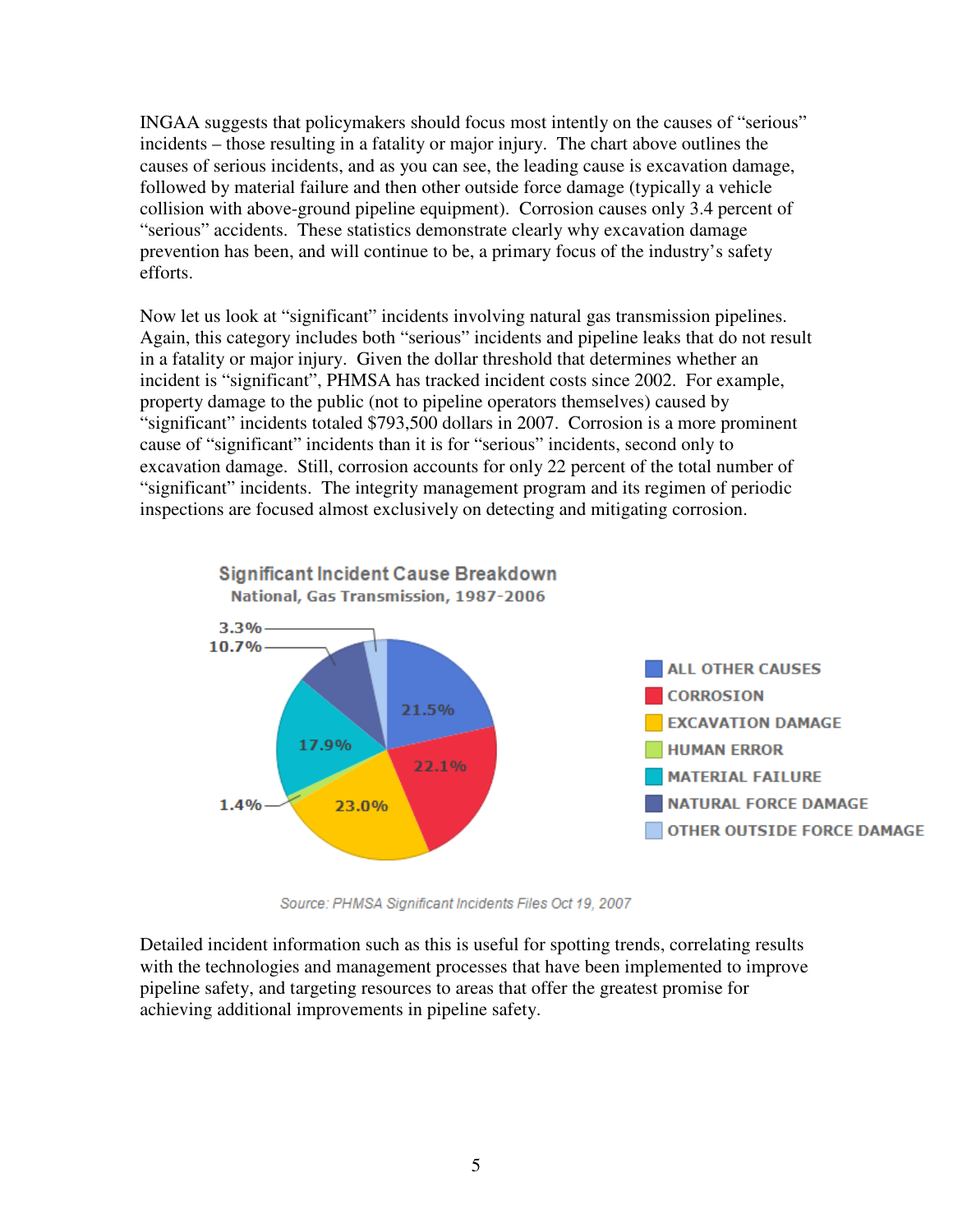## **INTEGRITY MANAGEMENT PROGRAM FOR NATURAL GAS TRANSMISSION PIPELINES**

The most significant provision of the Pipeline Safety Improvement Act of 2002 ("PSIA") dealt with the "Integrity Management Program" ("IMP") for natural gas transmission pipelines. Section 14 of the PSIA requires operators of natural gas transmission pipelines to: (1) identify all the segments of their pipelines located in "high consequence areas" (areas where the pipeline adjacent to significant population); (2) develop an integrity management program to reduce the risks to the public in these high consequence areas; (3) undertake structured baseline integrity assessments (inspections) of all pipeline segments located in high consequence areas (HCAs), to be completed within 10 years of enactment; (4) develop a process for repairing any anomalies<sup>5</sup> found as a result of these inspections; and (5) reassess these segments of pipeline every seven years thereafter, in order to verify continued pipe integrity.

The PSIA requires that these integrity inspections be performed using one of the following methods: (1) an internal inspection device (or a "smart pig"); (2) hydrostatic pressure testing (filling the pipe up with water and pressurizing it well above operating pressures to verify a safety margin); (3) direct assessment (digging up and visually inspecting sections of pipe); or (4) "other alternative methods that the Secretary of Transportation determines would provide an equal or greater level of safety." The pipeline operator is then required by regulations implementing the 2002 law to repair all non-innocuous anomalies and to adjust operation and maintenance practices to minimize "reportable incidents". Internal inspection devices are the primary means for performing integrity assessments of natural gas transmission pipelines, because these are the most versatile and efficient devices. The other assessment alternatives prescribed by the law are useful when smart pig technology cannot be effectively used. A drawback associated with these other alternatives is that they require a pipeline to cease or significantly curtail natural gas delivery operations for periods of time or require extensive excavation of the pipeline.

The natural gas pipeline industry was one of the inventors of internal inspection "smart pig" devices decades ago, and the capabilities and effectiveness of these devices as analytical tools has increased steadily. Still, the pipeline industry must address some practical issues in order to utilize these devices more fully.

First, only the newest pipelines were engineered to accept such inspection devices. Prior to this, pipelines often were built with tight pipe bends, non-full pipe diameter valves, continuous sections of pipe with varying diameters, and side lateral piping. Such pipeline systems need to be modified to allow the use of internal inspection devices.

The other practical issue is modifying pipelines to launch and receive internal inspection devices. Since a pipeline is buried underground for virtually its entire length, the installation of aboveground pig launchers and receivers usually is done at or near other

 5 An anomaly is defined as a possible precursor to a future incident.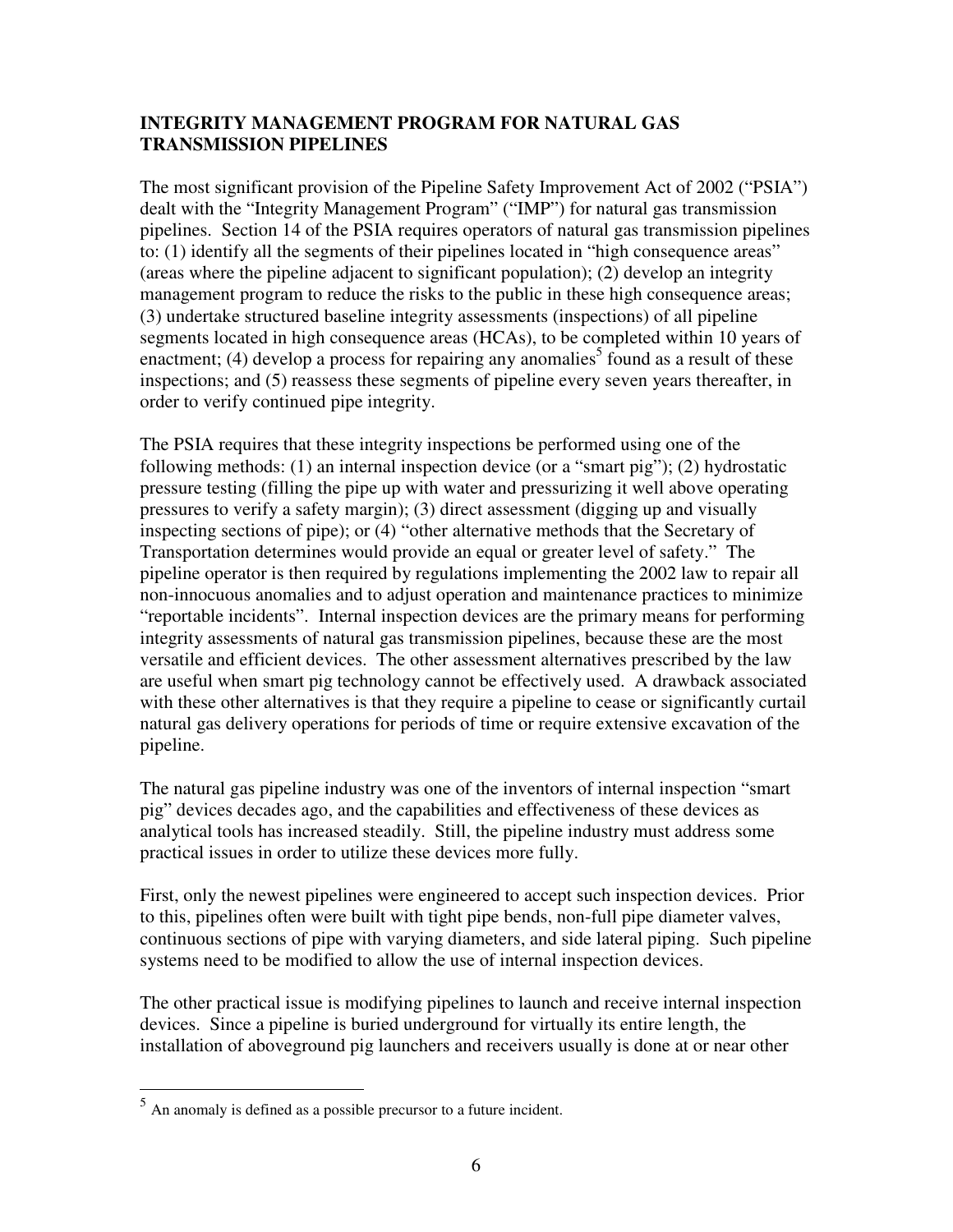above ground locations, such as compressor stations. Compressor stations typically are spaced 75 to 100 miles apart. Therefore, a separate set of launchers and receivers must be installed for every segment between compressors and occasionally new sites must be acquired for these pigging facilities.

The natural gas pipeline industry will use hydrostatic pressure testing and direct assessment for segments of transmission pipeline that cannot be modified effectively to accommodate smart pigs, or in other special circumstances. There are issues associated with both hydrostatic pressure testing and direct assessment technology.

In the case of hydrostatic pressure testing, an entire section of pipeline must be taken out of service for an extended period of time, limiting the ability to deliver gas to downstream customers and potentially causing market disruptions as a result. In addition, hydrostatic testing – filling a pipeline up with water at great pressure to see if the pipe fails – is a potentially destructive testing method that must take into account pipeline characteristics so that it does not exacerbate some conditions while resolving others.

Direct assessment (DA) is generally defined as an inspection method in which sections of pipe are excavated and visually inspected at intervals along the right-of-way based on sophisticated above ground electrical surveys that identify potential problem areas for further examination. The amount of excavation and subsequent disturbance of landowner's property involved with this technology is significant, and the level of disturbance does not decrease with future reassessments of the same section of pipe. The disturbance to other infrastructure, including roads and other utilities, caused by direct assessment also creates some level of risk and inconvenience for the public.

While pipeline modifications and inspection activity generally follow a pre-arranged schedule, repair and mitigation work is unpredictable. A pipeline operator does not know, ahead of time, how many anomalies an inspection will find, how severe such anomalies will be, or how quickly they will need to be repaired. Repair work often requires systems to be shut down, even if the original inspection work did not affect system operations.

Baseline integrity assessments – the type of work in which our industry now is engaged – are an effective means of identifying corrosion problems and any material defects that were not discovered when a pipeline was constructed. While material defects are less common, they are essentially eliminated for the life of the pipeline once they are identified and repaired. Corrosion is an on-going phenomenon that is managed and controlled utilizing many techniques. Periodic reassessments are an effective method for identifying whether corrosion prevention systems are adequately preventing this "timedependent" deterioration.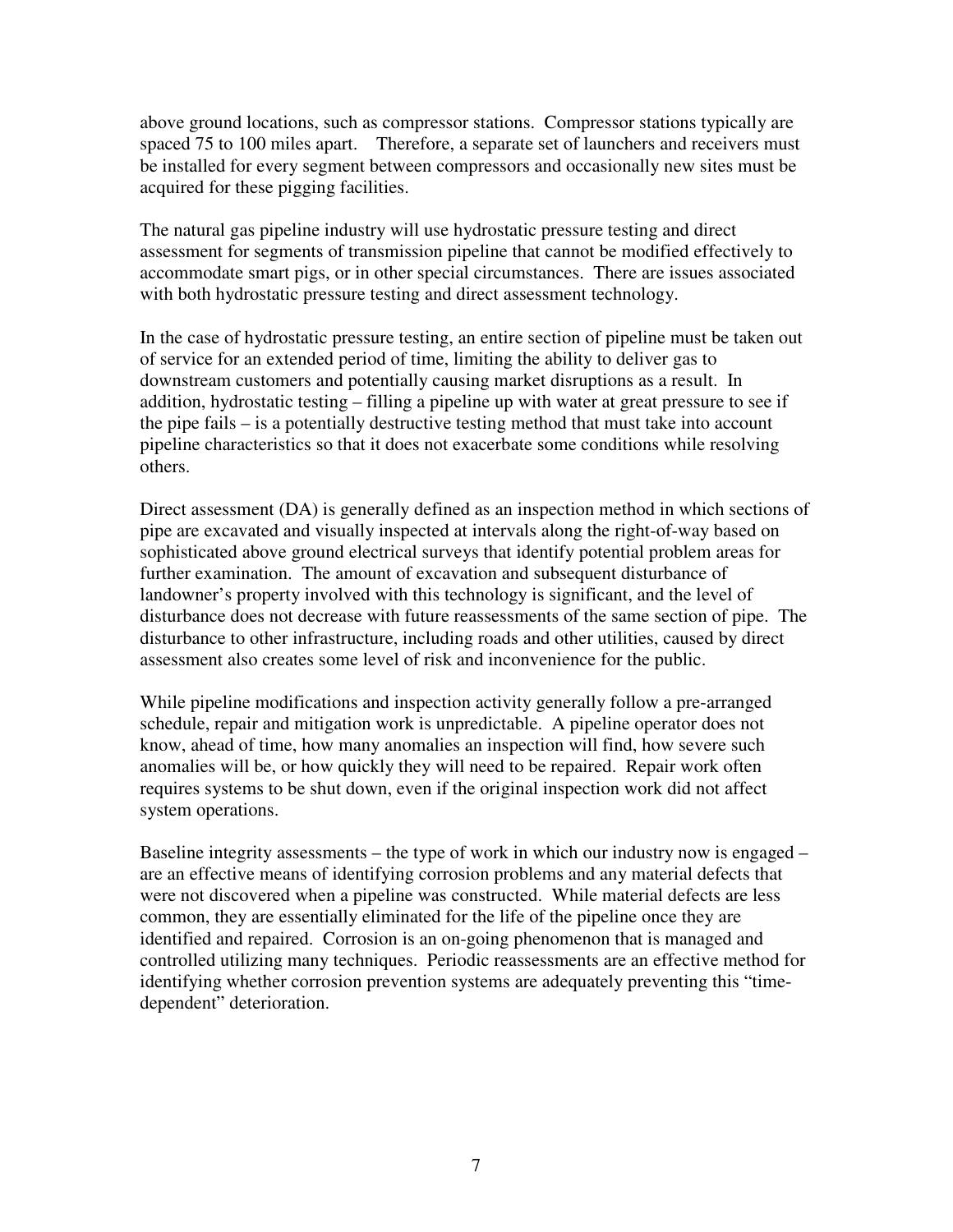## **INTEGRITY MANAGEMENT PROGRESS TO DATE**

Based on data for the first half of the IMP inspection baseline period, there is ample basis for concluding that our pipelines are safe and that they are becoming safer by removing the possible precursors to future incidents. It also is clear that the industry is dutifully implementing the IMP program prescribed by Congress. For example, all INGAA member companies have been subject to in-depth IMP audits by PHMSA to assure that the programs are comprehensive and implemented consistently.

PHMSA has reported<sup>6</sup> on IMP progress achieved through the end of 2006. (Comprehensive 2007 industry data will not be available publically until April) Consequently, we will rely on data from a survey of INGAA member companies to illustrate trends through 2007.

The following statistics will help put this reported data in perspective. First, there are approximately 293,950 miles of gas transmission pipeline in the United States. INGAA's member companies account for approximately 200,000 miles (or about two-thirds) of this total, with the remainder being owned by *intra*state transmission systems or Local Distribution Companies (LDC). The INGAA IMP survey results cover 191,041 miles, which includes over 95 percent of the total mileage owned by INGAA member companies. Second, there are approximately 19,950 miles of transmission pipeline in HCAs (i.e., mileage subject to gas integrity rule). This represents about 6.5 percent of total natural gas transmission pipeline mileage in the United States.

The INGAA IMP survey results reflect 9,051 miles or roughly 45 percent of total pipeline mileage in HCAs in the United States. It should be noted that the majority of HCA mileage (more than 10,000 miles) is owned by *intra*state pipeline and local distribution companies, which makes sense because these operators tend to have facilities located closer to populated areas. The INGAA survey does not include data on these pipeline systems.

INGAA HCA Pipeline Miles Inspected to Date –

• Based on INGAA IMP survey results, over 4,847 miles have been inspected through 2007, which exceeds the Congressional requirement of 50 percent of the baseline being assessed by December 2007 by 1 percent.

Additional INGAA Pipeline Miles Inspected (non-HCA pipeline) –

• Based on INGAA IMP survey results, an additional 41,335 miles of pipeline not located in HCAs has been assessed and repaired utilizing the same methodologies.

 6 http://primis.phmsa.dot.gov/gasimp/PerformanceMeasures.htm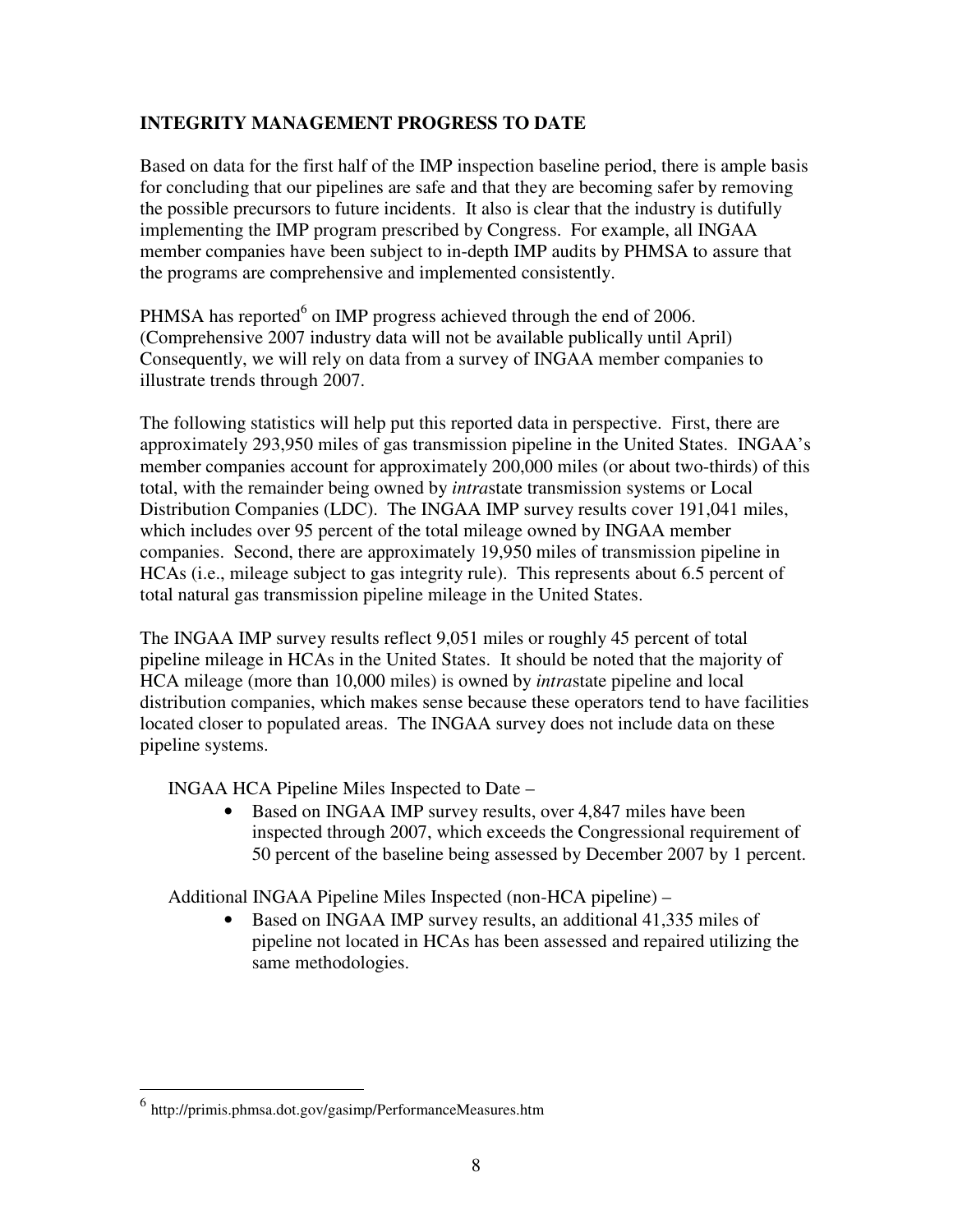Rightly, the PSIA prioritized the inspection of pipelines operating in HCAs. Still, as a practical matter, the resources and effort required to obtain inspection data for HCAs has resulted in the inspection of total pipeline mileage that exceeds the HCA mileage by several multiples. Here is why this has occurred.

The vast majority of the assessments to date have been completed using smart pig devices. As discussed, these devices are launched and received at above ground locations that typically coincide with the location of compressor stations. Therefore, even if a 100 mile pipeline segment contains only five miles of HCA, it is necessary to assess the entire 100-mile segment between compressor stations. This results in significant "over-testing" on our systems. Any problems identified by these inspections, whether in an HCA or not, are remediated.

As you can see from the data, only about seven percent of total gas transmission pipeline mileage is located in HCAs. Yet, due to the over-testing situation, we anticipate that about 55 to 60 percent of total natural gas transmission pipeline mileage actually will be inspected during the 10-year IMP baseline period.

Now let us look at what the IMP integrity inspections have found to date. For this data, we focus on filed information from HCA segments, since these are the segments specifically covered under the integrity management program and reported to PHMSA.

There have not been any "serious incidents" due to time-dependent causes (i.e., corrosion) in natural gas transmission pipeline segments within HCAs since the reporting of such data to PHMSA began in 2002. Even before that, there was no history of "serious" natural gas pipeline incidents in high population density areas due to timedependent causes. This likely is attributable to the industry practices that have made such events a remote probability and the additional regulatory requirements for high density areas that have been part of the federal pipeline safety regulations (for natural gas transmission pipelines) since 1970.

| Year           | All Gas      | <b>INGAA</b>  |
|----------------|--------------|---------------|
|                | Transmission | Reportable    |
|                | Reportable   | Incidents in  |
|                | Incidents in | <b>HCAs</b>   |
|                | <b>HCAs</b>  |               |
| 2004           | 9(2)         | 3(0)          |
| 2005           | 10(0)        | 3(0)          |
| 2006           | 11(1)        | 2(0)          |
| 2007           | Data Not Yet | 4(0)          |
|                | Available    |               |
| Miles Reported | 19,950 miles | $9,051$ miles |

The number of "reportable incidents" for all causes (and just time-dependent causes) for all HCAs and separately for the mileage that INGAA members operate is as follows: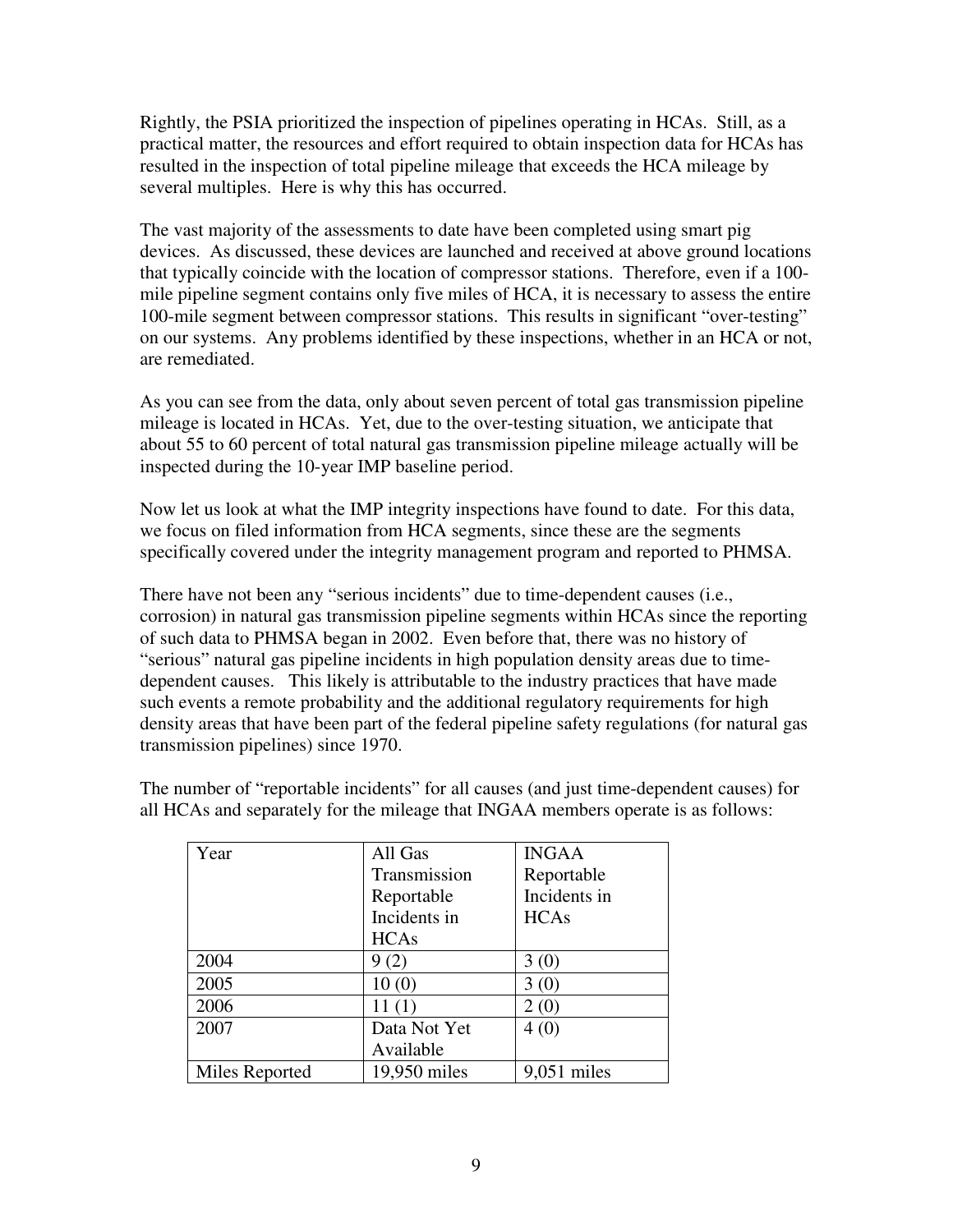We highlight the time-dependent defects in the data for these incidents, because these are the types of defects that are the prime target of reassessment under the integrity management program. By time-dependent, we mean problems with the pipeline that develop and grow over time, and, therefore, should be examined on a periodic basis. The most prevalent time-dependent defect is corrosion; therefore, the IMP reassessment effort is focused most intently on corrosion identification and mitigation.

Most reportable incidents caused by excavation damage (more than 85 percent) result in an immediate pipeline failure, so periodic IMP assessments are unlikely to reduce these types of accidents in any significant way. Assessments on a periodic schedule are, therefore, most effective for managing time-dependent anomalies such as corrosion.

One of the primary reasons for the IMP program is to discover and repair anomalies that may lead to a future incident. The IMP baseline inspection program is discovering the isolated anomalies that have grown since pipelines were put in service, despite the extensive corrosion prevention systems. In most cases, these pipelines have operated, and will continue to operate, incident free for many decades.

We have identified the number of "immediate" and "scheduled" repairs that have been generated by the IMP inspections thus far. These are anomalies in pipelines that have not resulted in an incident, but are repaired as a precautionary measure. "Immediate repairs" and "scheduled repairs" are defined terms under both PHMSA regulations and engineering consensus standards. As the name suggests, immediate repairs require immediate action by the operator, due to a higher probability of a reportable incident or leak in the future. Scheduled repair situations are those that require repair within a longer time period because of their lower probability of failure.

The number of "immediate" repairs (repair within five days of discovery) of anomalies found in HCAs performed by all gas transmission operators and performed by INGAA members alone is as follows:

| Year               | All Gas         | <b>INGAA</b>    |
|--------------------|-----------------|-----------------|
|                    | Transmission    | "Immediate"     |
|                    | "Immediate"     | Repairs in HCAs |
|                    | Repairs in HCAs |                 |
| 2004               | 104             | 34              |
| 2005               | 261             | 48              |
| 2006               | 157             | 21              |
| 2007               | Not Available   | 39              |
|                    | Yet             |                 |
| <b>HCA</b> Mileage | 10,396          | 4847            |
| Inspected to Date  |                 |                 |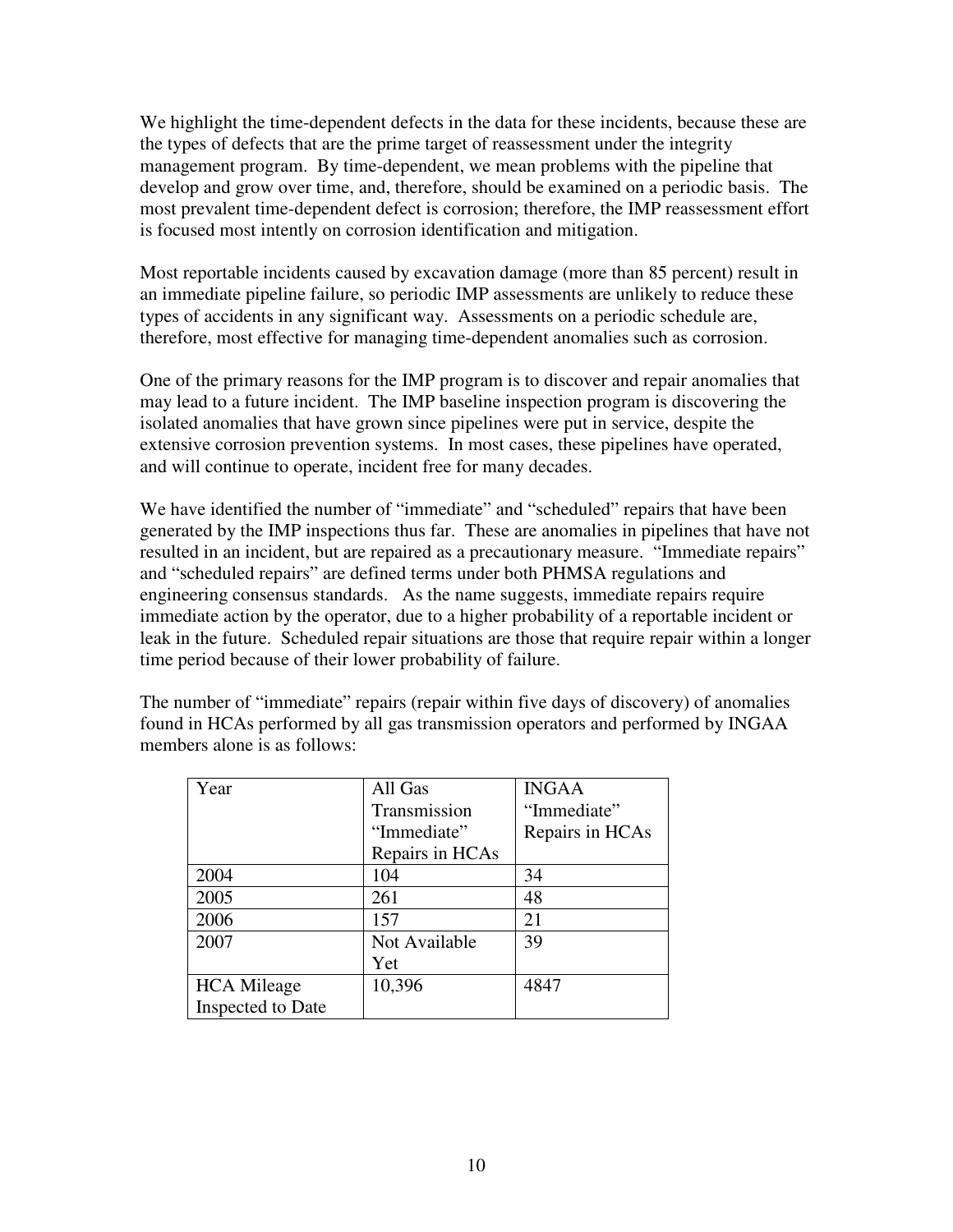| Year               | All Gas         | <b>INGAA</b>    |
|--------------------|-----------------|-----------------|
|                    | Transmission    | "Scheduled"     |
|                    | "Scheduled"     | Repairs in HCAs |
|                    | Repairs in HCAs |                 |
| 2004               | 599             | 133             |
| 2005               | 378             | 67              |
| 2006               | 338             | 54              |
| 2007               | Not Available   | 55              |
|                    | Yet             |                 |
| <b>HCA</b> Mileage | 10,396          | 4847            |
| Inspected to Date  |                 |                 |

The number of "scheduled repairs" (repair generally within one year of discovery) of anomalies found in HCAs by inspections is as follows:

While we are only halfway through the baseline assessment period, the results support favorable conclusions about the integrity of the gas transmission pipeline system, the effectiveness of maintenance practices undertaken by individual pipeline operators, the earlier regulatory requirements of PHMSA, and the additive value of the new IMP. "Immediate" repairs in HCAs have removed 2.9 anomalies per every 100 pipeline miles of inspected HCA pipe. "Scheduled" repairs have removed an additional 6.4 anomalies per 100 miles of inspected HCA pipe. By completing these "immediate" and "scheduled" repairs in a timely fashion, the pipeline industry has reduced significantly the possibility of future incidents due to corrosion.

As "immediate" and "scheduled" time-dependent precursors are found and repaired during the baseline period, we expect the number of time-dependent significant incidents in HCA areas to approach zero, because the gestation period for these anomalies to grow to failure is significantly longer than the present or proposed risk based re-assessment interval.

It is worth emphasizing that data from operators who have completed more than one such periodic integrity assessment over a number of years strongly suggests a dramatic decrease in the occurrence of time-dependent precursors requiring repairs the second time around. Technical analysis undertaken in 2005 by the Pipeline Research Council International  $(PRCI)^7$ , an international standards-setting and research group, demonstrated a significant reduction in the number of serious anomalies found during risk-based reassessments, suggesting that baseline assessments using smart pig technology are extremely effective in identifying potential problems before they manifest themselves into safety risks. This research report also reconfirms the detailed recommendations for setting the risk-based interval contained in the American Society of Mechanical Engineers consensus standard ASME B31.8S.

 7 *Integrity Management Reinspection Intervals Evaluation*, Pipeline Research Council International, Inc., December 2005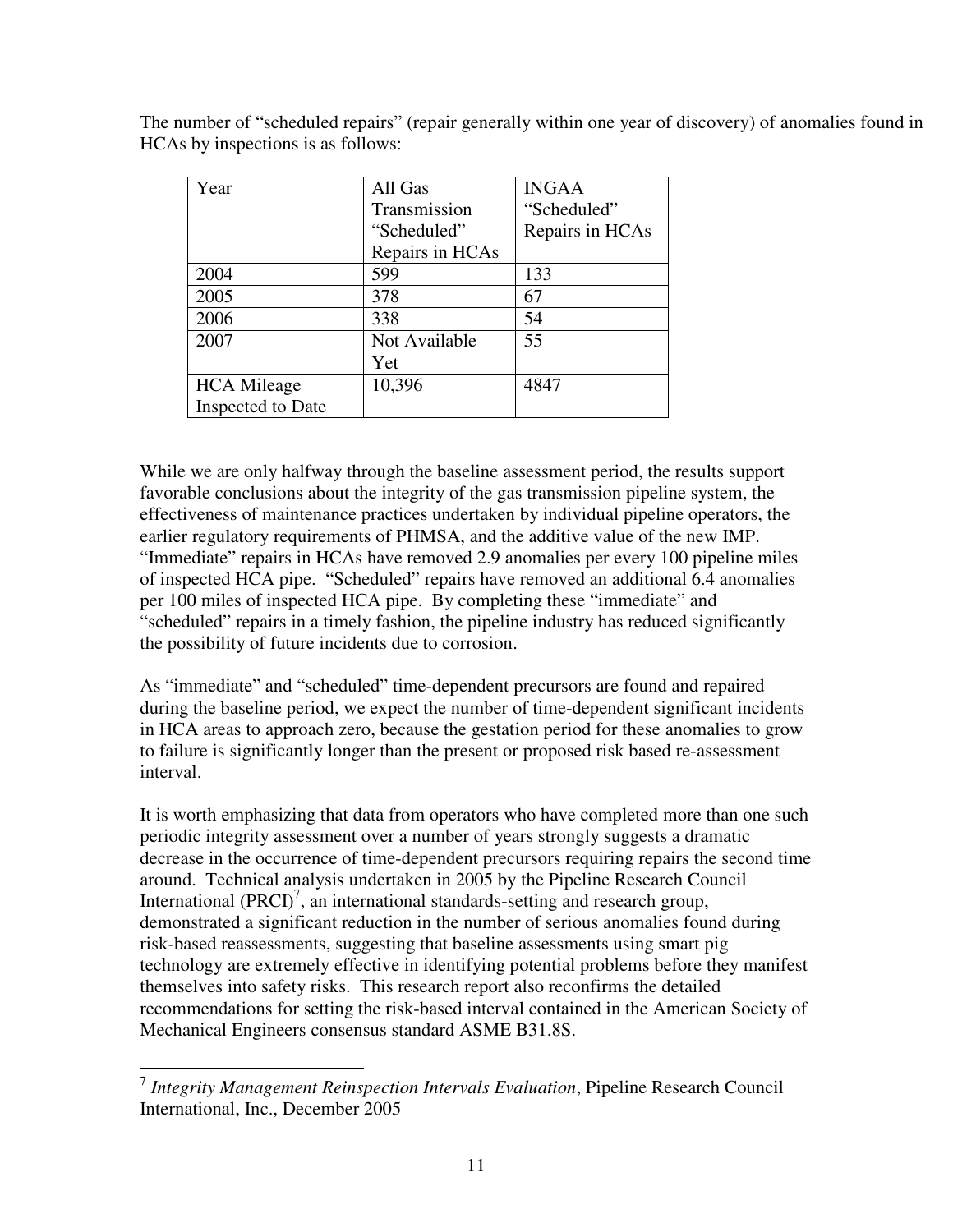One important benefit of the integrity management program is verifying and re-certifying the safety of older pipeline systems. Many of the gas pipelines being inspected under this IMP are 50 to 60 years old. While it is often hard for non-engineers to accept, wellmaintained natural gas transmission pipelines can operate safely for many decades. Natural gas transmission pipelines are built to be robust and are not subject to the same operational stresses as vehicles. Much of the inspection data highlighted in the research comes from pipelines that were built in the 1940s and 1950s. And yet, after all these years, the number of anomalies found on a per-mile basis is low. Once these anomalies are repaired, the "clock can be reset," and these pipelines can operate safely and reliably for many additional decades.

#### **SEVEN-YEAR REASSESSMENT INTERVAL**

Under the PSIA, gas transmission pipeline operators have 10 years within which to conduct baseline integrity assessments on all pipeline segments located in HCAs. Operators also are required by law to begin reassessing previously-inspected pipe seven years after the initial baseline and every seven years thereafter. PHMSA has interpreted these requirements to mean that, for segments baseline-inspected in 2003 through 2005 (including those for which a prior assessment is relied upon), reassessments must be done in years 2010 through 2012 – *even though baseline inspections are still being conducted*.

In 2001, INGAA provided Congress with a proposed industry consensus standard on reassessment intervals that had been developed by the ASME. The ASME B31.8S consensus engineering standard used several criteria to determine a reassessment interval for a particular segment of pipe, such as the operating pressure of a pipe relative to its strength and the type of inspection technique used. This risk-based standard utilized a "decision matrix" based on detailed engineering analysis of basic corrosion mechanisms, correlation with over 30 years of inline smart pig inspection results, more than 60 years of operational and performance data of natural gas transmission pipelines utilizing corrosion prevention practices and actual pipeline incident reports.

The ASME standard proposes a conservative 10-year reassessment interval for typical natural gas transmission pipelines operating at high pressure, which represent most of the gas transmission pipeline mileage. The standard suggested longer inspection intervals for lower pressure lines, which represent a lower risk and a smaller portion of the gas transmission pipeline mileage. The standard also suggested shorter intervals for pipeline segments operating in higher-risk environments, including environments where unusually aggressive corrosion would be more likely to occur.

Why is INGAA so concerned about the seven-year reassessment interval? First, there is the "overlap" of baseline inspections and reassessments in years 2010 through 2012. The ability to meet the required volume of inspections is daunting given the limited number of inspection contractors and equipment available. In addition, this stepped up level of inspection activity would be difficult to accommodate without affecting gas system deliverability. This last point is critical. Some assume that we are focusing on the reassessment interval only because of the costs to industry. In fact, our costs will be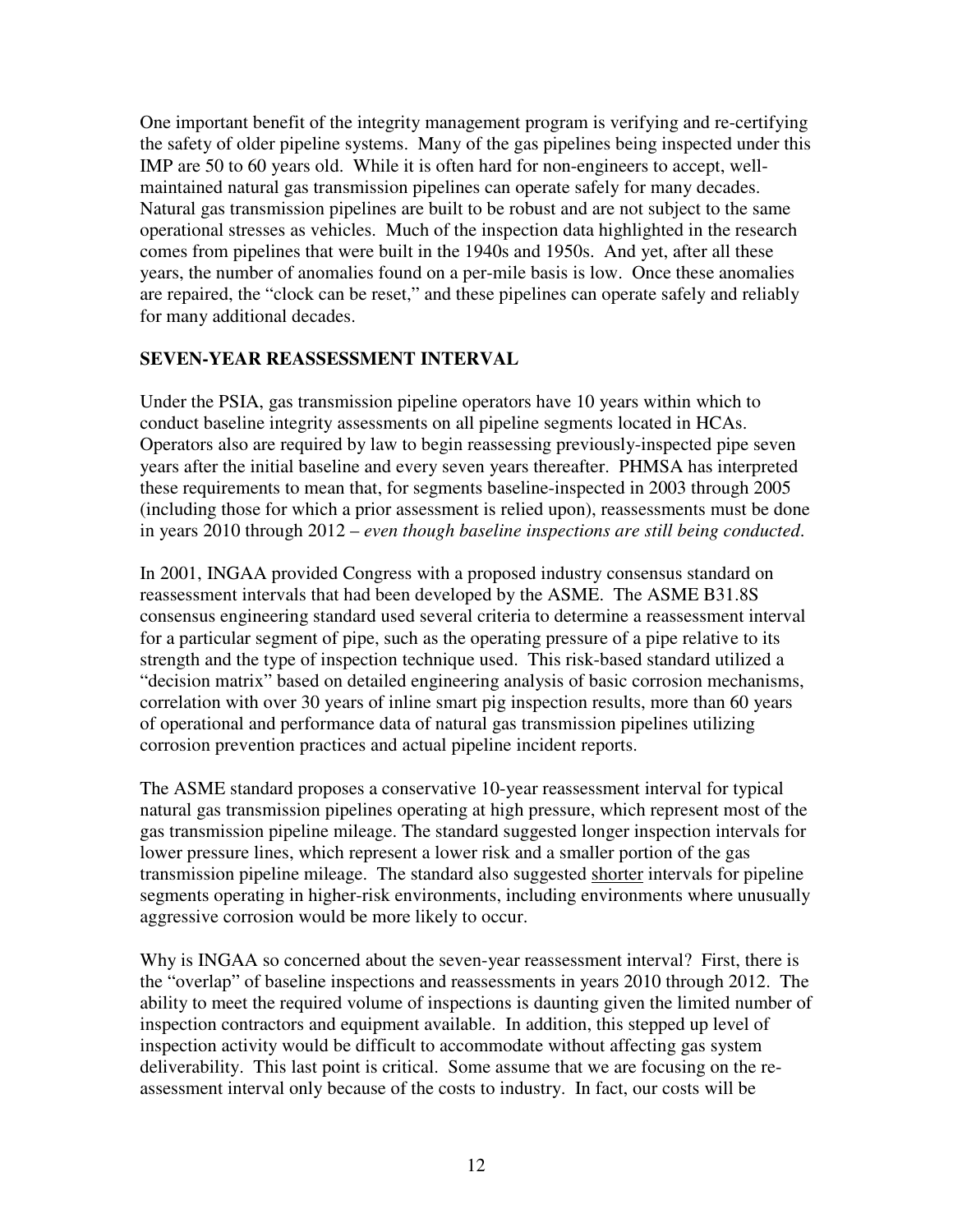modest compared to the potential costs to consumers in the form of higher natural gas commodity prices if pipeline capacity becomes too constrained due to the level of simultaneous inspection activity. Some regions of the country can handle more frequent reductions in pipeline deliverability, due to the volume of pipeline capacity serving those regions. The Chicago region and the Gulf Coast, for example, are equipped to handle frequent pipeline capacity interruptions due to the abundance of pipeline capacity in those regions. Other regions, such as the Northeast, New England, Florida, California and the Pacific Northwest, face greater risk that gas commodity prices will be affected if pipeline capacity is reduced too often. These downstream market effects should be considered carefully, especially during the baseline inspection period when pipeline modifications (to accommodate inspection equipment), inspections, and repair work will be at peak levels.

Some also suggest that, if the pipeline industry is technically capable of inspecting its lines for corrosion more frequently than engineering standards suggest, then it should do so and not worry about the costs or the logistics. Yes, large interstate pipelines could, in fact, be inspected more frequently than every seven years, especially once systems have been modified to accommodate smart pig devices. Still, just because pipelines can be inspected more often, does not make it rational to require a very conservative one-sizefits-all inspection policy. Most automobile manufacturers recommend oil changes every 3000 miles and only every 10,000 miles for some newer technology cars. While Congress could instead mandate that all vehicle owners change their oil every 1000 miles, there would be little, if any, additional benefit from more frequent oil changes, and the cost would take divert owners' money away from other, more beneficial maintenance activities.

The Integrity Management Program requires industry to identify and mitigate risks to the public associated with operating its facilities. Inspections are only one tool for achieving that end, and are not a tool that singlehandedly can accomplish all of the required goals of the program. As previously discussed, corrosion is the primary focus of the reassessments undertaken pursuant to the Integrity Management Program. Corrosion causes about 22 percent of the "significant" failures on gas transmission lines, and only 3.4 percent of the failures that result in "serious" incidents.

It is vital that an effective integrity management program utilize a risk-based approach to focus attention and resources, and that this program include strategies to address all risks. This would suggest that a shift in focus from the lowest cause of incidents to the highest is warranted.

## **RECOMMENDATION FROM GAO**

Fortunately Mr. Chairman, you do not have to make a decision on this reassessment question based upon INGAA's recommendation alone. When Congress enacted the PSIA in 2002, it required the Government Accountability Office (GAO) to conduct an analysis of natural gas pipeline reassessment intervals and report back to Congress with any recommended changes to the seven-year requirement. The title of the GAO report,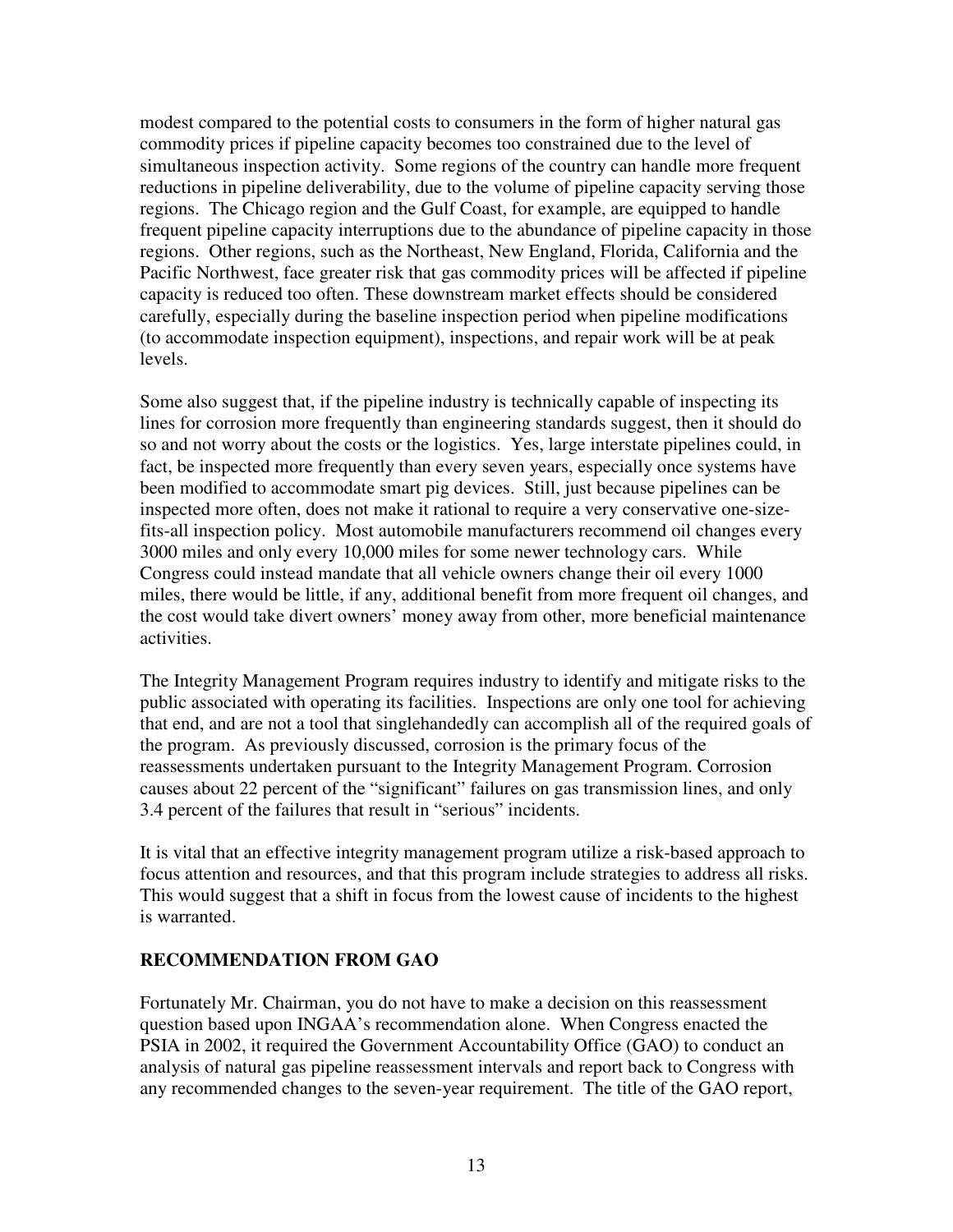completed in September of 2006 (GAO-06-945), sums up its conclusion – "Natural Gas Pipeline Safety: Risk-Based Standards Should Allow Operators to Better Tailor Reassessments to Pipeline Threats." This title also concisely states INGAA's position on integrity assessments and on pipeline safety activities in general. That is, safety programs and activities should be based upon a reasoned determination of the risks to the public, with procedures focused upon reducing those risks to the greatest extent possible.

The current seven-year reassessment interval mandate requires natural gas transmission operators to focus inordinate resources on areas that present relatively low risk to the public, especially once the baseline integrity reassessments are completed and identified problems are repaired. To quote the GAO report:

*To better align reassessments with safety risks, the Congress should consider amending section 14 of the Pipeline Safety Improvement Act of 2002 to permit pipeline operators to reassess their gas transmission pipeline segments at intervals based on technical data, risk factors, and engineering analyses. Such a revision would allow PHMSA to establish maximum reassessment intervals, and to require short reassessment intervals as conditions warrant.* 

## **SPECIAL PERMITS AND RECOMMENDATION FROM DOT**

The Department of Transportation has agreed with INGAA on the importance of riskbased reassessment intervals, and the challenges presented by the current one-size-fits-all approach. During the 2006 debate on the Pipeline Inspection, Protection, Enforcement, and Safety (PIPES) Act, several members of the Senate expressed concern about modifying the seven-year requirement, but suggested instead that PHMSA could waive the seven-year reassessment interval, where justified, based on the Pipeline Safety Act's existing waiver authority. The PHMSA Administrator at the time, Adm. Thomas Barrett, confirmed that PHMSA had adequate waiver authority, but expressed a preference for Congress amending the statute to allow specifically for risk-based intervals. Congress ultimately retained the seven-year interval, but pursuant to the PIPES Act did require PHMSA to make a recommendation to Congress on a statutory change regarding reassessment intervals.

Pending Congressional action on removing the seven-year requirement, PHMSA has initiated a "special permit" process that would, in effect, allow for longer reassessment intervals when technically justified. PHMSA proposed a "special permit" process for risk based inspection intervals at a Technical Pipeline Safety Standards Committee (an advisory committee to PHMSA) meeting in December. The response to the proposed IMP special permit process from governmental, public and industry participants generally was very positive.

While INGAA certainly supports the "special permits" process, we remain convinced that the best course is for Congress to repeal the seven-year requirement and to authorize PHMSA specifically to adopt rules governing risk-based determinations. The "special permits" process likely will be confined to individual waivers, a "one-off" process that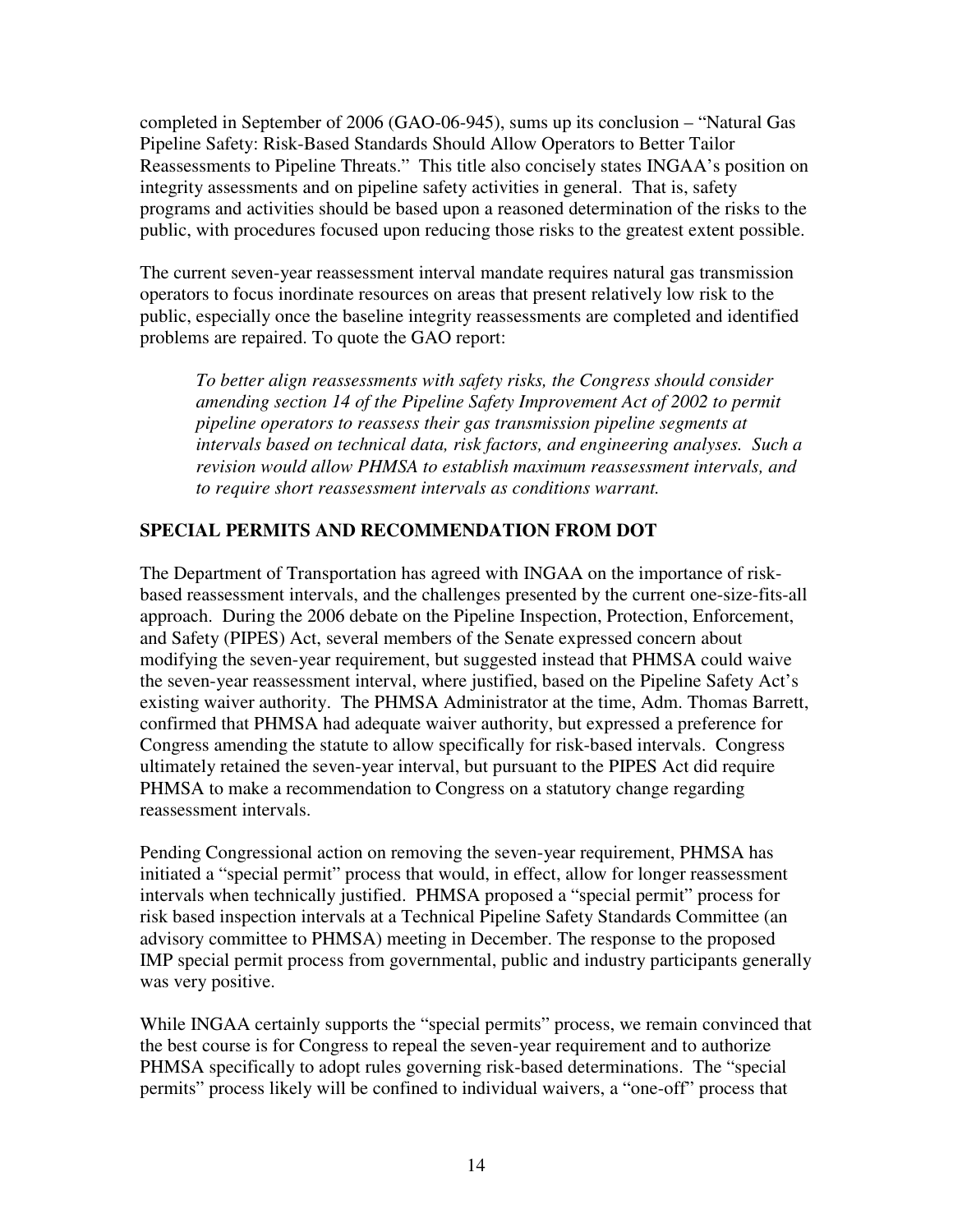likely will be administratively cumbersome and resource-intensive for both the regulator and the industry. We also have concerns that a case-by-case waiver process could result in inconsistent results for pipeline facilities and pipeline owners that otherwise are operating under very similar circumstances.

This is why we urge Congress to consider seriously the recommendation made by Deputy Secretary of Transportation Adm. Thomas Barrett, dated November 27, 2007. Adm. Barrett outlined the numerous reasons why the seven-year requirement is illogical under most circumstances, and how this requirement could present gas deliverability problems unless changed (or unless PHMSA waives the requirements in most cases). His letter to Congress cited the GAO recommendation as well and urged Congress to authorize "DOT to establish rules setting risk-based intervals for reassessment of natural gas transmission pipelines." Adm. Barrett's letter included a list of technically-based criteria PHMSA would use in determining what an appropriate reassessment interval would be for each pipeline segment. He also included proposed statutory language consistent with the GAO recommendation.

INGAA strongly endorses this statutory change. We believe a clear statutory mandate from Congress authorizing the adoption of risk-based intervals would lead to a more efficient allocation of PHMSA resources and greater consistency for the industry.

## **DAMAGE PREVENTION AND WORKING WITH COMMUNITIES**

The "serious" incident data cited earlier in my testimony points to the importance of damage prevention as a means to avoid fatalities and injuries. The PIPES Act took an important step forward by creating incentives for states to adopt improved damage prevention programs that meet nine critical elements. INGAA was pleased to join last year with the American Gas Association, the Association of Oil Pipelines, American Petroleum Institute, the Associated General Contractors and the National Utility Contractors Association in creating the Excavation Damage Prevention Initiative (EDPI). The purpose of the EDPI was to provide general guidance for states on how they can meet the nine elements articulated by Congress in 2006, in order to create a more consistent process for evaluating state programs prior to receiving federal grant dollars. Working together, the members of the EPDI developed a "roadmap" for states to follow in developing damage prevention programs that meet the goals outlines in the PIPES Act. We hope this roadmap will be used by the states, and by DOT, in determining which programs are worthy of state grant funds.

Our regulator and our industry are tackling the difficult and multi-faceted issue of excavation damage prevention. For example, following up on its commitment made during the 2006 PIPES Act debate, PHMSA encouraged my own company to participate in a pilot of the "Adopt-A-Community" program. We have embraced this challenge. Our approach integrates new GPS technology with a focused local community solution. Williams and the Virginia Utility Protection Service have joined in an effort to: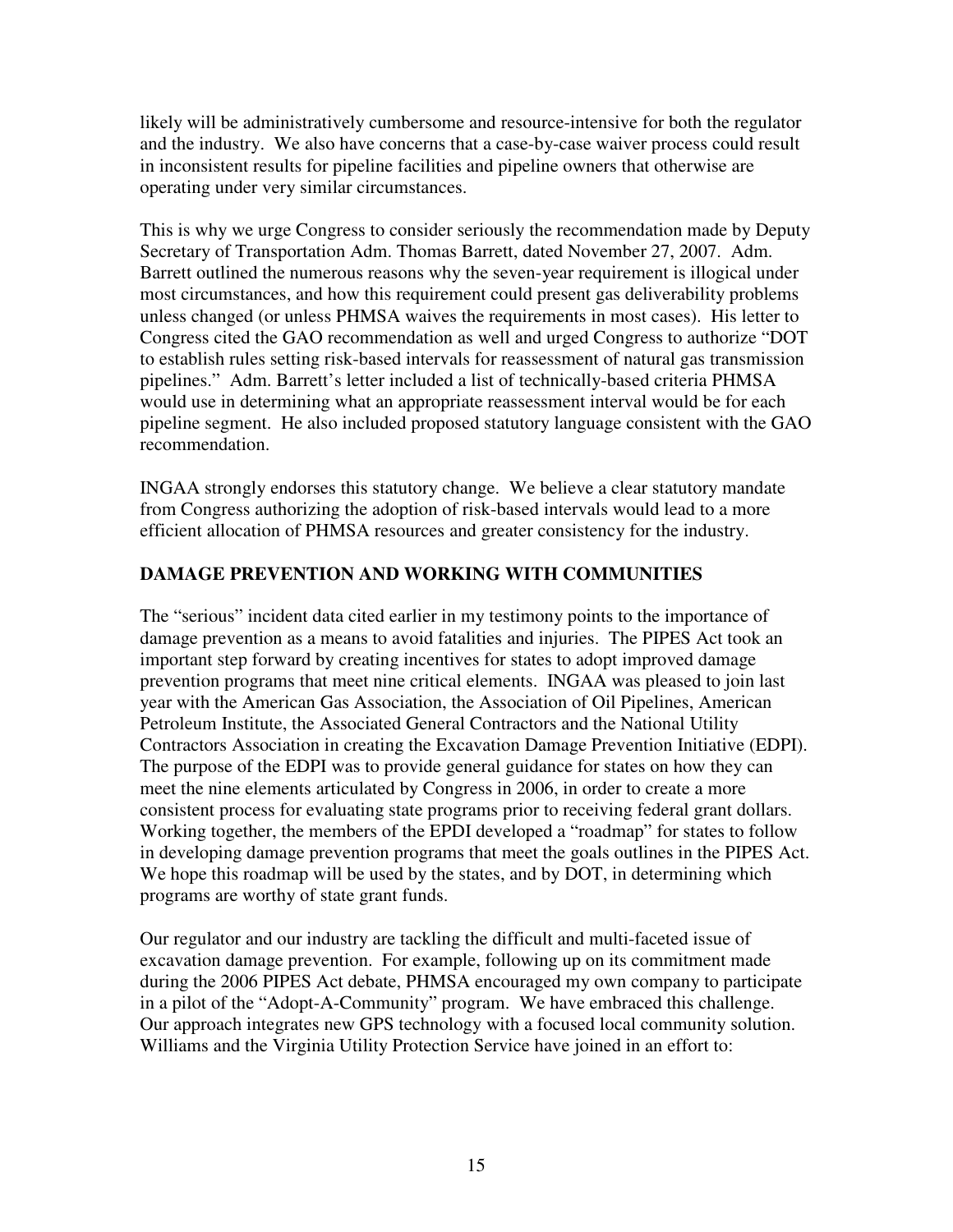- Explore the needs of state and local agencies and authorities in order to take the initiative on reducing the risk of excavation damage on underground facilities.
- Enhance community awareness and exchange ideas to protect pipeline facilities from encroachment and thus improve public safety.
- Deploy newly available GPS and geo-coding technology to minimize mistakes in communications between pipeline operators, one-call system operators and prospective excavators.
- Integrate available databases to enhance planning and sharing of land use information among underground facility operators and public safety stakeholders.

While this effort focuses on just one part of improving the excavation damage prevention system, we feel it is an important contribution that can be replicated throughout the United States.

# **PIPELINE SAFETY USER FEES**

For several decades, the federal pipeline safety program has been funded almost exclusively through industry user fees. The law that authorized the user fee program for pipeline safety activities (P.L. 99-272, 49 USC 60301) limited the collection of such fees to hazardous liquid and natural gas **transmission** pipeline operators and LNG terminal owners. This limitation made sense at that time, because the federal pipeline safety program then focused almost exclusively on the regulation of interstate transmission pipelines and LNG terminals.

This now has changed, because the PIPES Act both created a new "distribution integrity management program," and increased the potential state government matching grants (which fund state-related pipeline safety programs focused on gas distribution and intrastate pipeline oversight) from the original "up to 50 percent" of state budgets to "up to 80 percent" of state budgets. The new law has greatly expanded the scope of PHMSA activity associated with natural gas distribution pipelines and has increased the potential level of federal financial support for state activities associated with gas distribution pipelines. Yet, due to the prohibition in the current law, natural gas distribution pipelines pay no federal user fees to support these activities.

The current statutory limitation compels natural gas and hazardous liquid transmission pipelines to support regulatory programs that benefit a segment of the industry that is not paying its fair share. It seems fundamental that, if government programs are to be funded using a user fee structure, then the actual users of such programs should be expected to pay their fair share of such costs.

There is no reason to believe that assessing federal user fees on distribution pipelines will have any adverse effect on state programs, contrary to the assertions that have been made by some. It also is not unprecedented to have pipelines pay both federal and state user fees. For example, interstate pipelines with facilities located in those states that participate in the oversight of interstate pipelines pay both a federal user fee and a state user fee. There is no reason why distribution pipeline operators cannot do the same.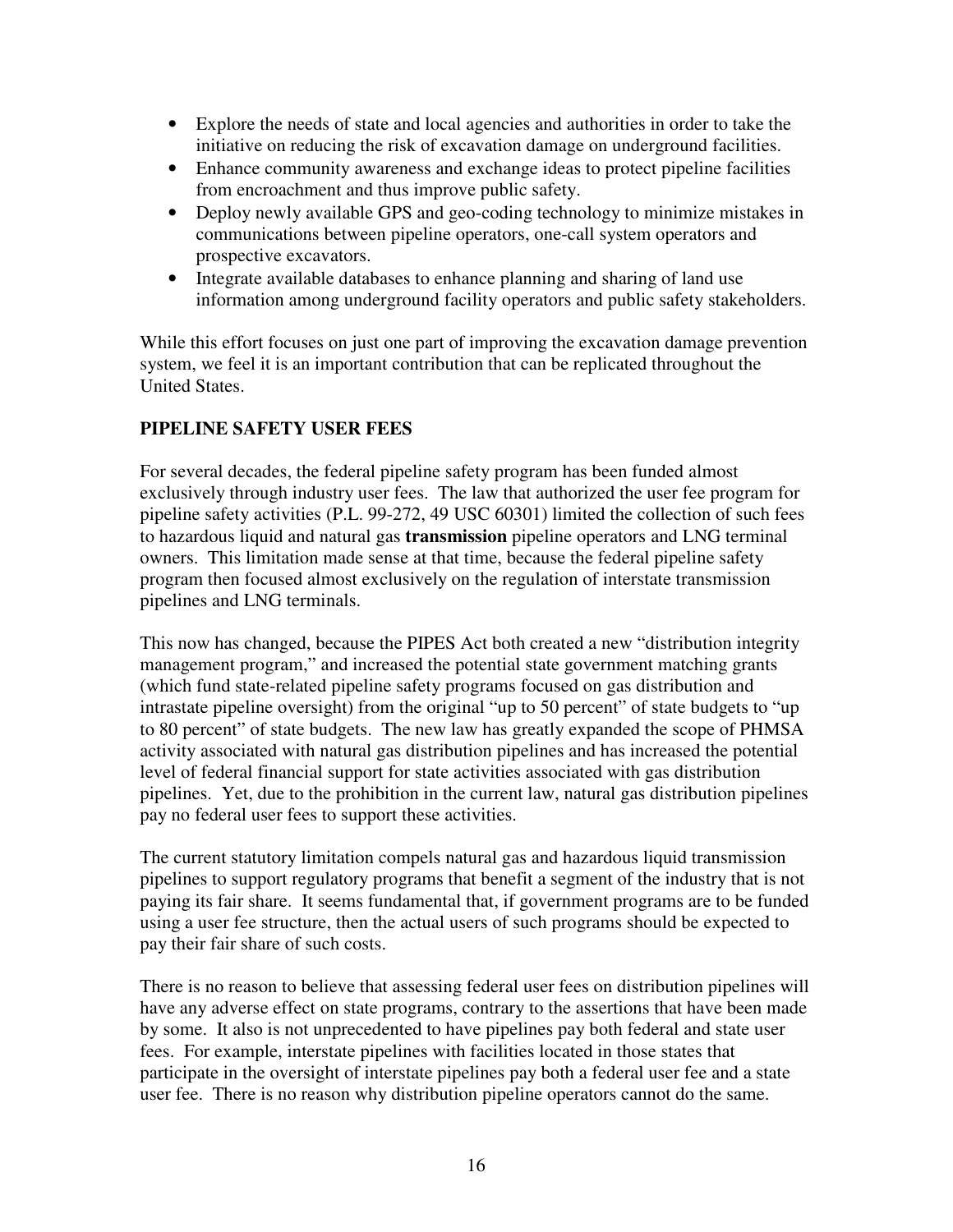Distribution pipeline operators also have suggested that transmission pipelines should continue to pick up the costs for these distribution-related safety activities, and then attempt to recover such costs in the rates charged to distribution pipeline companies. This argument fails to acknowledge that many natural gas transmission pipeline customers do not pay the maximum FERC-approved rate that would allow for full recovery of such costs. Pipeline customers have, for years, demanded discounts from the FERC-approved rate where competitive situations allow for choice among pipeline services. The large volume of discounted pipeline transactions means that pipelines are not guaranteed to recover all of their FERC-approved costs in competitive environment. Natural gas distribution companies often are the beneficiaries of this discounting.

It is entirely reasonable to ask that each segment of the pipeline industry pay for its fair share of the federal pipeline safety program. We hope Congress will address this disparity by authorizing PHMSA to collect pipeline safety user fees from natural gas distribution companies.

## **CONCLUSION**

Mr. Chairman, INGAA and its members have worked in good faith since 2001 to convince Congress that a risk-based solution for determining reassessment intervals is the best alternative from a public safety standpoint. Since then, both GAO and the DOT have analyzed this issue and have joined with INGAA in recommending to Congress that the inflexible seven-year requirement be repealed in favor of risk-based standards. In the 40 years since the Natural Gas Pipeline Safety Act was enacted, this likely is the single pipeline safety issue that has received the greatest analysis. All of the reasoned analysis points in one direction. We believe that the burden of proof has been met, and therefore urge you and the Committee to enact the statutory change recommended by DOT and GAO.

Thank you for agreeing to conduct this hearing, and for inviting me to participate today. Please let us know if you have any additional questions, or need additional information.